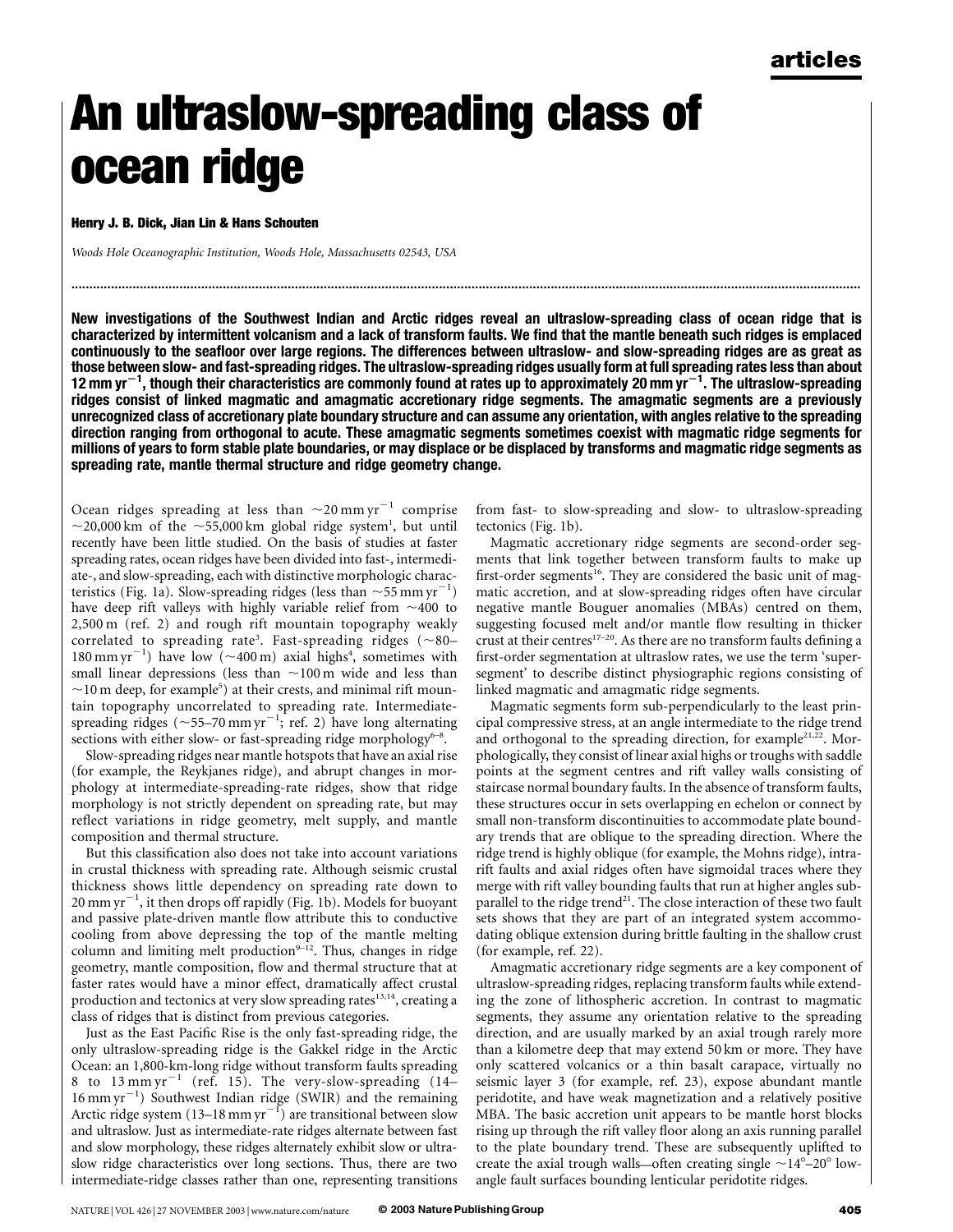#### The SWIR from  $9^\circ$  to 25 $^\circ$  E

The SWIR has a very oblique trend—typically  $\sim 60^{\circ}$  from the spreading direction—and is an example of a transitional ridge between slow and ultraslow. Long sections are similar to slowspreading ocean ridges (that is, second-order magmatic segments linked by transform faults). Other sections lack transforms and have the character of ultraslow ridges, consisting of sub-orthogonal  $\sim$ 50-km-long magmatic segments linked by amagmatic oblique troughs (for example, ref. 24). This slow to ultraslow transitional behaviour is probably largely due to the influence of ridge geometry. As obliquity increases ridge length, mantle upwelling rate must slow proportionately (Fig. 2b, inset). This is expressed by the spreading component perpendicular to the ridge trend: the effective spreading rate for mantle upwelling (ESR). At very slow spreading rates less than  $\sim$ 20 mm yr<sup> $-1$ </sup>, varying ESR (and mantle composition and temperature) creates a region in the spreading-rate spectrum where ridges can assume either a slow-spreading or an ultraslow-spreading morphology.

The two sharply contrasting supersegments along the 1,000 km of the SWIR between the Shaka fracture zone at  $9^{\circ}$  E and the Prince Edward fracture zone at  $25^{\circ}$  E, provides a case in point (Fig. 2). The eastern 'orthogonal' supersegment, mapped in ref. 25, extends 600 km from  $16^{\circ}$  to  $25^{\circ}$  E and has 330- and 191-km-long subsections oriented approximately perpendicularly to the spreading direction linked by a 150-km slightly oblique  $(\sim 10^{\circ})$  section (Fig. 2b). From  $17^{\circ}$  E, the ridge curves smoothly to the southwest, and thus the ESR steadily decreases to the west. At  $16^{\circ}$  E there is an abrupt change in ridge morphology and lithology at an ESR of  $\sim$  12 mm yr<sup>-1</sup>. Further west the ridge reaches an obliquity of  $32^{\circ}$  from the spreading direction, resulting in possibly the lowest ESR on the global ridge system  $(7.8 \text{ mm yr}^{-1})$ . This continuous change in ESR without a major ridge offset provided an opportunity to examine the influence of mantle upwelling on crustal accretion at the slowest end of the spreading spectrum. Thus, in austral summer 2000, during RV Knorr Cruise 162, we mapped gravity, magnetics and bathymetry along the 'oblique supersegment' out to  $\sim$ 10–11 Myr ago or  $\sim$ 85 km from the ridge axis on a flow line, extensively sampling both supersegments.

The orthogonal supersegment is morphologically and geophysically similar to first-order ridge segments along the slow-spreading Mid-Atlantic Ridge<sup>25</sup> (MAR) (Fig. 2 legend). To complement 13 previous dredges, we made 28 more along the orthogonal supersegment (Fig. 2a): providing 26 along the axis and 15 on the rift valley walls. Dredge tracks were typically 500 m or more in length. Nine were empty, whereas 30 contained glassy pillow basalt. Gabbro and peridotite occur in only one wall dredge, consistent with the seafloor physiography, which suggested a nearly continuous volcanic carapace.

The oblique supersegment begins at the  $16^{\circ}$  E discontinuity with a 500-m drop in rift valley depth (Fig. 2a) and abrupt changes in physiography, MBA, magnetic anomaly intensity, and rocks dredged (Fig. 3). Although the spreading appears well organized, the pattern and tectonic character of the supersegment is very unlike that of  $16^{\circ}-25^{\circ}$  E, consisting of linked magmatic and amagmatic accretionary ridge segments.

The westernmost region from  $9^{\circ}30'$  to  $11^{\circ}45'$  E is a broad area of rough topography with a short magmatic ridge segment at its intersection with the Shaka fracture zone. From there, a poorly defined rift valley and an irregular terrain run obliquely to the northeast to abut the west flank of Joseph Mayes seamount. This seamount is the first of only two significant volcanic centres on the supersegment. It splits an old lineated peridotite block that projects from its northeastern and southwestern flanks on an axis perpendicular to the spreading direction, filling the rift valley to create a 2,500-m high double-peaked volcano. Five dredges on the volcano recovered fresh pillow basalt.

East of Mayes seamount, there is a 180-km-long, 4,200-m-deep oblique amagmatic segment from 11° 30' to 14° 24<sup>7</sup> E, oriented 32° from the spreading direction. It has an axial trough with local deep areas to 4,700 m. Twenty-two dredges (2,574 kg) recovered 46.2% serpentinized peridotites, 2.6% dunite, 14.2% pillow basalt, 19.9% basalt and diabase, and 12.6% hydrothermal silica, sepiolite, and massive sulphides from the trough walls and floor. As even a thin basalt flow effectively covers peridotite emplaced to the seafloor, the dredge statistics and lack of gabbro show that igneous crust is thin or absent here and that the terrain is largely created by faulting. Although the trough floor is rough, with  $\sim$  500-m relief, there is no morphologic evidence of a neovolcanic zone. Rather, long irregular axial horst blocks rise up from the valley floor. Dredging, physiography, weak magnetization, and positive MBA suggest these blocks



Figure 1 Ridge properties as a function of spreading rate. a, Axial relief versus spreading rate. Axial rises shown by white circles and axial rifts by black circles modified from ref. 2. Triangles show new Gakkel ridge<sup>15</sup> and SWIR  $9^{\circ}$ –16 $^{\circ}$  E data: grey triangles, amagmatic accretionary segments; black triangles, magmatic ridge segments. Note that the amagmatic segments have lower relief. Dashed lines show a conventional division for ocean ridges into fast-, intermediate- (Int.) and slow-spreading with intermediatespreading ridges those consistently exhibiting alternate fast and slow behaviour. b, Seismic crustal thickness versus spreading rate from ref. 12 (white triangles). White circles are new Gakkel ridge values (AMORE)<sup>23</sup>; black filled circle is for SWIR  $9^{\circ}-16^{\circ}$  E oblique supersegment. Zero values are based on dredging. Crustal thickness curves calculated for passive flow<sup>48</sup> and buoyant flow<sup>49</sup> models. A revised ridge classification scheme is shown by the heavy black straight lines giving the spreading-rate ranges for ultraslow-, slow-, fast- and the two transitional classes. The SWIR and the Knipovitch ridge are examples of ultraslow- to slow-spreading transitional ridges while the intermediate-rate Southeast Indian ridge is an example of a slow- to fast-spreading transitional ridge. Transitional ridges exhibit alternating sections with the morphology of the faster- and slower-spreading classes, rather than representing intermediate characteristics between them. Broken lines indicate the typical overlap of tectonic styles for each of the three principal classes of ocean ridge that give rise to the two transitional ridge classes.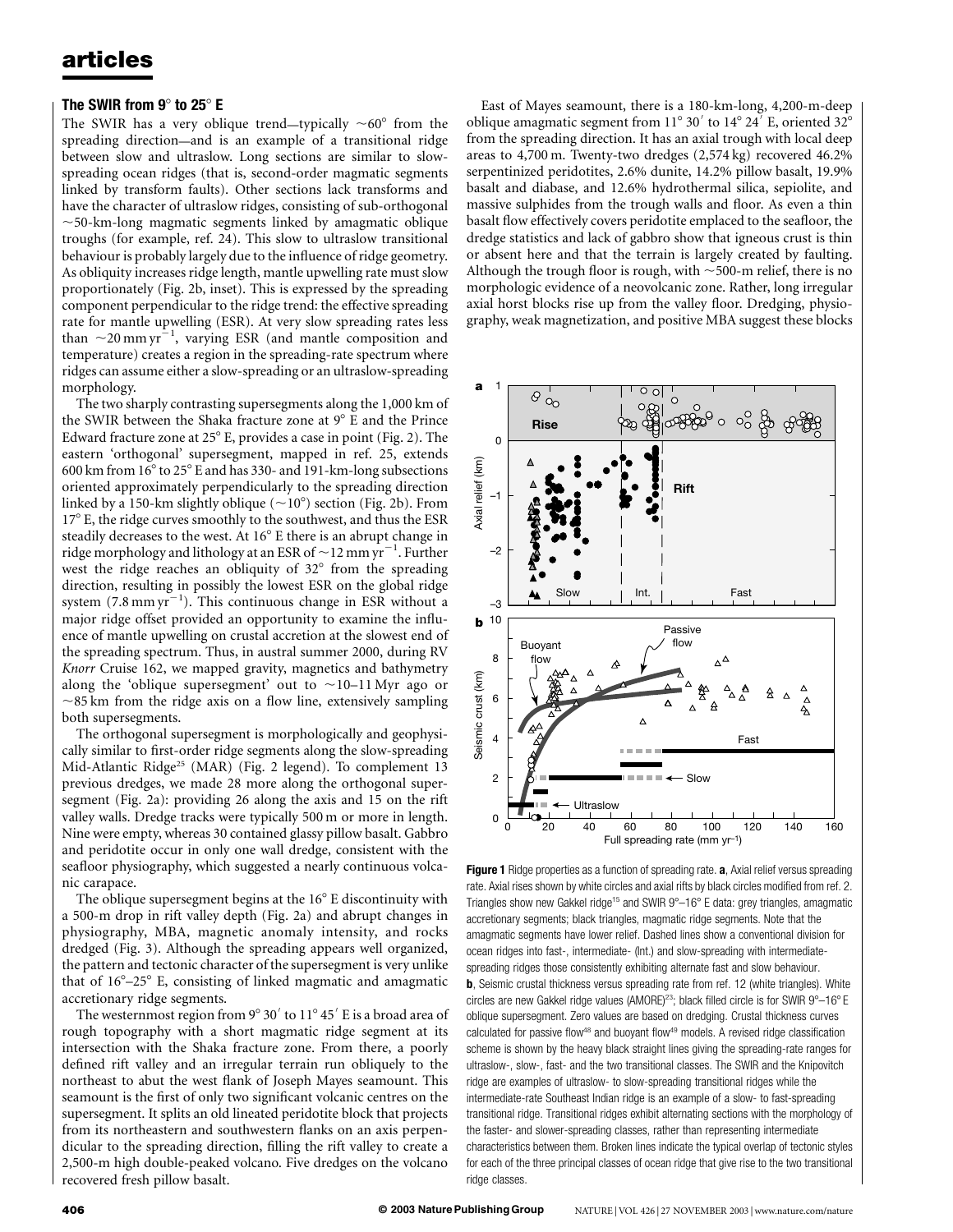are largely partially serpentinized peridotite. The trough walls consist of a series of large irregular or lenticular blocks with smooth low-angle scarps ( $14^{\circ}$  to  $20^{\circ}$ ) that are highly oblique to the spreading direction, exposing abundant mantle peridotite. Many of these scarps appear to be simple fault surfaces that form continuous ramps  $\sim$  6 km long rising 1 to 2 km from the rift valley floor to the crest of the rift mountains on which old axial horst blocks were uplifted to form linear ridges parallel to the ridge trend.

We traced hundreds of small northeastern- and southwesternfacing linear scarps and asymmetric ridges in the 50-m contour bathymetry all along the oblique supersegment, though most are too small to be visible in Fig. 3. Almost all are oriented nearly orthogonal to the spreading direction. These are interpreted as

inward- and outward-facing high-angle normal faults that are only 50–150 m high, except at the major magmatic centres. They contribute little to the trough relief, and cut the walls at an acute angle, giving them an unusual serrated appearance. These faults can run long distances across the trough floor, up the walls and into the rift mountains.

A second major volcanic segment, also oriented perpendicularly to the spreading direction, is located at 14° 41' E on a southeastward kink in the oblique supersegment centred on a large cross-axis topographic high. This 40-km-long 'Narrowgate' segment closely resembles the magmatic segments along the orthogonal supersegment with staircase normal faulting and a deep axial rift  $(>2,500 \text{ m})$ relief). There is a well-defined axial neo-volcanic ridge, large



Figure 2 SWIR bathymetry from  $9^{\circ}$  to 25 $^{\circ}$ E. We calculated spreading directions using fits to the SWIR transform from  $2^{\circ}$  to 37.5° E (red arrows). Fault solutions are for well-located Harvard catalogue earthquakes since 1977 of magnitude  $>4.5$ . Small circles give dredge locations and are larger than the tracks. a, Oblique supersegment mapped during RV Knorr cruise 162. **b**, Orthogonal supersegment mapped by ref. 25. The supersegment consists of  $\sim$  42  $\pm$  15 km en echelon second-order<sup>16</sup> magmatic ridge segments subperpendicular to the spreading direction. Their average magnetization anomaly is  $15 \text{ A m}^{-1}$  (ref. 25). Distinct circular MBA lows are centred about the western ridge segments, but to the east the signal is more chaotic<sup>25</sup>. This supersegment has a broader rift valley ( $\sim$  47 km) and greater cross-axis relief ( $\sim$  2.2 km), but closely resembles typical MAR spreading centres. In contrast to the oblique supersegment, rift mountain topography is broadly symmetrical north and south of the ridge, with local topographic highs and lows often matching on either side<sup>25</sup>. The inset in **b** illustrates the effect of ridge

geometry on mantle upwelling. Where conductive heat loss becomes significant, the rate of mantle upwelling controls the extent of melting, lithospheric thickness and mantle rheology. Upwelling rate is a function of spreading rate (SR), ridge obliquity<sup>13</sup>, and type of mantle flow (for example, buoyant three-dimensional versus passive two-dimensional)<sup>50</sup>. As a ridge becomes oblique to the spreading direction, its length increases per unit of lithosphere created, and mantle upwelling must slow proportionally to conserve mass. The 'effective spreading rate' for mantle upwelling (ESR), the spreading component orthogonal to the ridge trend, expresses these components. Black and grey arrows show the ESR and SR, respectively, at selected points along the ridge. Whereas the spreading rate here is nearly constant, the ESR is  $\sim$  14.4 mm yr<sup>-1</sup> at 18° E on the orthogonal supersegment, 12.4 mm yr<sup>-1</sup> at the 16° E discontinuity and  $\sim$ 7.8 mm yr<sup>-1</sup> at 12° E in the middle of the oblique supersegment (black arrows show half rates).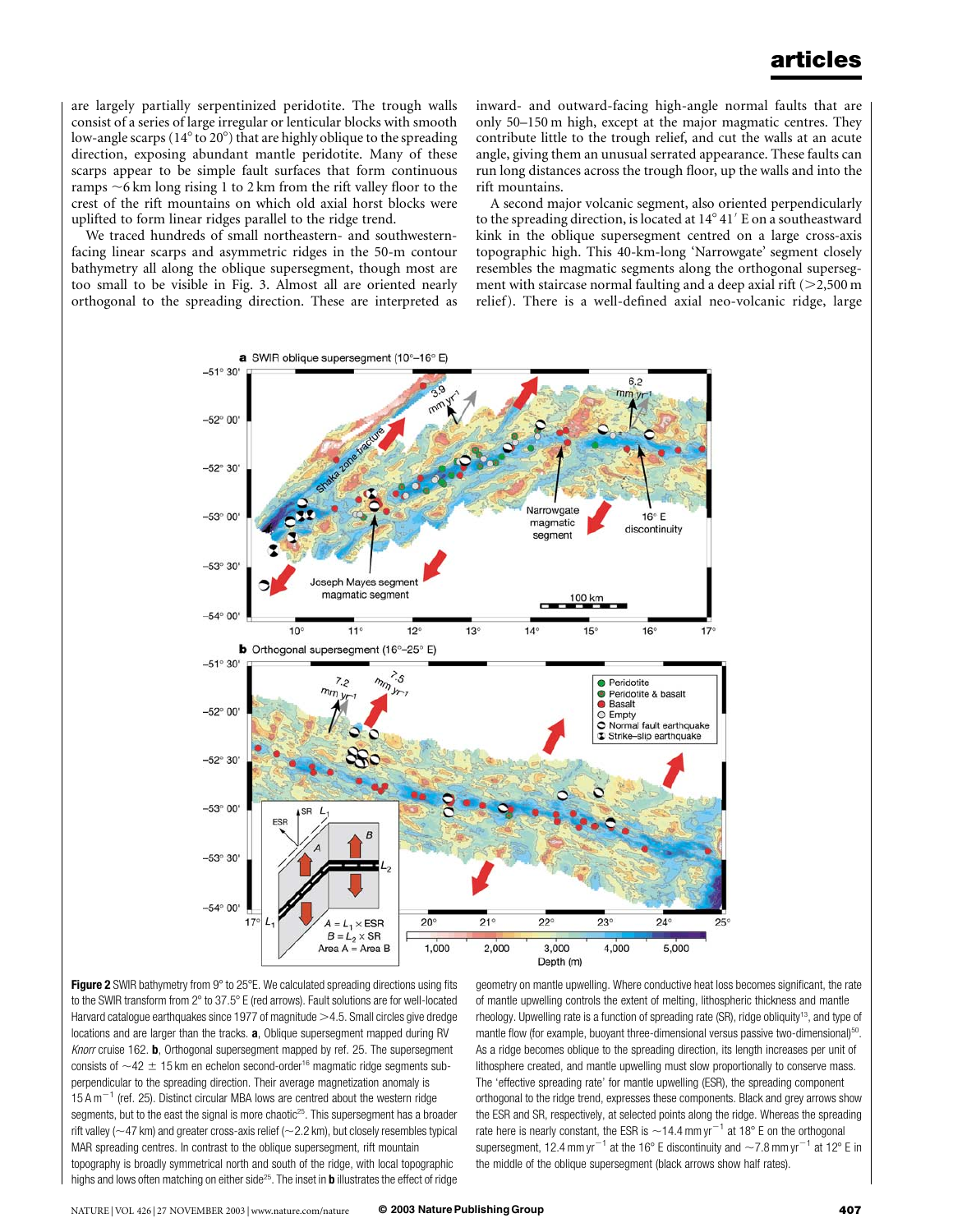negative MBA and strong magnetization (Fig. 3). Pillow basalt was dredged from the neovolcanic zone<sup>26</sup>, and basalt and diabase from the north wall.

From 14° 54' E to the first orthogonal supersegment volcano at 15° 45' E there is another oblique amagmatic accretionary segment with a deep axial trough. This trough curves gently east-southeast to connect the two supersegments. As this occurs, the ubiquitous high-

angle normal faults gradually change from cutting across the axial trough, contributing little to the terrain, to become the principal terrain-forming element. One wall dredge recovered serpentinized peridotite, while another had scoria fragments thought to be glacial erratics.

The bathymetric and lithologic discontinuities are matched by geophysical ones as well, with an abrupt increase in MBA and





first orthogonal supersegment magmatic segment<sup>25</sup> (b). This MBA low is similar in width but smaller in amplitude than the Narrowgate anomaly (20–25 mGal versus 35–40 mGal). 27 magnetic profiles were collected across the oblique supersegment out to about anomaly 5 (10 Myr ago). Only a few have anomalies resembling forward models of a symmetric geomagnetic reversal sequence, mostly centred near the Narrowgate crossaxis volcanic high. The best estimates of spreading rate are from lines over the Narrowgate segment and just east of the Shaka fracture zone. These give symmetric anomaly 2A full spreading rates of 14 mm yr $^{-1}$  and 15 mm yr $^{-1}$ , respectively. Note that the unusual sigmoidal shape of Joseph Mayes seamount appears to be due to fissure eruptions from the peaks that created volcanic ridges extending sub-perpendicular to the spreading direction to the west and east respectively.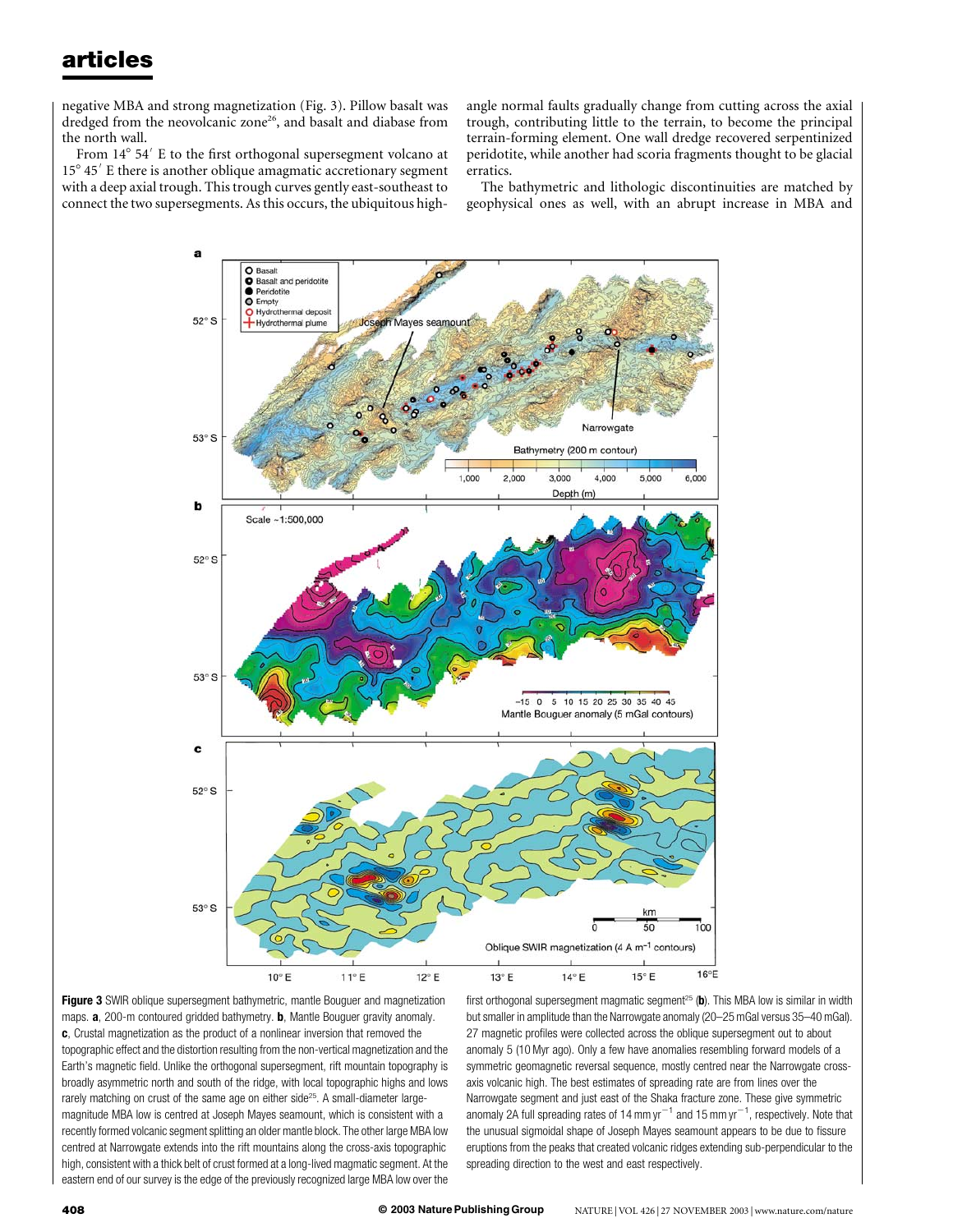decrease in crustal magnetization west of  $16^{\circ}$  E. West of  $16^{\circ}$  E there are only two prominent circular MBA lows, each centred over a volcanic centre. The low over Narrowgate extends out over the northeast-southwest cross-axis topographic high, consistent with a belt of thick crust (Fig. 3b). The MBA lows correspond to crustal magnetization highs similar to those at MAR magmatic ridge segments, with magnetization ranging from  $-15$  to  $+15$  A m<sup>-1</sup> (Fig. 3c). By contrast, the oblique axial troughs have high MBAs, and low magnetization with weak linear axial anomalies, indicating thin or missing crust. Teleseismic earthquakes give orthogonal normal fault solutions, except for a strike-slip solution at Mayes seamount that may be related to rotations accompanying splitting of the peridotite block (Fig. 2). The ubiquitous high-angle normal faults are probable sources for the remaining earthquakes.

The oblique supersegment rift mountains, unlike the orthogonal supersegment, are highly asymmetric across the rift and very rough. They have regions of lenticular blocks elongated parallel to the ridge trend and oblique to the spreading direction, as well as contrasting regions with elevated, irregularly shaped plateaus and seamounts with a lineated fabric sub-perpendicular to the spreading direction. The lenticular blocks have moderate to strongly positive MBAs similar to those of the mantle blocks on the axial trough walls. The plateaus and seamounts have weak negative MBA and morphologically appear volcanic, dominating the northern and large portions of the southern rift mountains (Fig. 3b). There is also an abandoned



**Figure 4** Arctic ridge system modified from the IBCAO bathymetry<sup>51</sup> showing its subdivisions including the Gakkel ridge and the Knipovitch ridge (see text). Also shown for reference is the position of the  $3^\circ$  E volcanic discontinuity. Spreading rates and azimuths are calculated from the Nuvel 1 model27.

fracture zone trace at  $13.7^\circ$  E. This and eastward V-shaped topographic trends in the rift mountains centred on Narrowgate and the  $16^{\circ}$  E magmatic segment suggest that the oblique amagmatic accretionary segments formed by the eastward migration of these magmatic ridge segments, and the gradual disappearance of others. Before  $\sim$ 8 Myr ago, then, this section of the SWIR seems to have consisted of magmatic ridge segments linked by transforms.

#### The Arctic ridge system

The Arctic ridge system (Fig. 4) from Iceland to  $3^\circ$  E on the Gakkel ridge is a transitional ridge like the SWIR, with spreading rate decreasing northward from 18 mm yr<sup>-1</sup> to 12.7 mm yr<sup>-1</sup> (refs 27, 28). It consists of long sections, each with their own name and character, that alternate between ultraslow- and slow-spreading physiography. In particular, the Knipovitch ridge is a  $\sim$  550-kmlong supersegment trending 41 $^{\circ}$  to 55 $^{\circ}$  from the spreading direction. The average ESRs of 11.2 and 12.3 mm  $\text{yr}^{-1}$  in the north and south, respectively, fall at or below the ultraslow-spreading ESR threshold at  $16^{\circ}$  E on the SWIR. This supersegment contains no transforms and has all the physiographic features of the SWIR  $10^{\circ}$ – $16^{\circ}$  E oblique supersegment, including point-source volcanic centres and cross-axis bathymetric highs with MBA lows oriented perpendicularly to the spreading direction, linked by long deep oblique segments<sup>29</sup>. Heavy sedimentation, however, obscures many features, particularly between the volcanic centres, and limited dredging largely to the highs, which, like those at the SWIR oblique supersegment, yielded largely basalt.

Gakkel ridge, although it is the slowest-spreading ocean ridge, has no transform faults anywhere along its length<sup>15,30</sup>. Its spreading rate varies smoothly eastward as it nears its Euler pole from 12.7 mm yr<sup>-1</sup> to 6.0 mm yr<sup>-1</sup>. With a near-orthogonal trend, the ESR equals the absolute spreading rate along most of it. The Gakkel ridge's trend conforms to the shape of the conjugate Lomonosov ridge and the Barents shelf margins, so, unlike the SWIR, its geometry is inherited from early continental rifting<sup>15,31</sup>. The 220km-long faster section west of  $3^{\circ}$  E, like the SWIR from  $16^{\circ}$  to  $25^{\circ}$  E, consists of a string of magmatic ridge segments<sup>32</sup> lying in a deep rift valley bounded by high-angle normal faults. Abundant pillow basalt was dredged there<sup>32</sup>, though relatively small magnetic anomalies and seismic measurements indicate a thin crust  $({\sim}2{-}3 \text{ km})^{10,33-35}$ . At  $3^\circ$  E, at a small non-transform offset, the rift valley floor drops 1 km, and only peridotite was dredged for 80 km to the east<sup>32,36</sup>. Scattered volcanics and peridotites then dominate to  $13^{\circ}$  E, where the first of a series of isolated magmatic segments occurs. These increase in number to  $72^{\circ}$  E, with mantle peridotite occurring rarely east of 40° E (ref. 32). East of 72° E volcanism may again diminish, as the rift is heavily sedimented and only two additional magmatic segments have been identified at  $84^\circ$  E and  $92^\circ$  E (ref. 37), while gravity measurements at  $95^\circ$  E suggest the crust is vanishingly thin there<sup>38</sup>.

Bathymetry<sup>15,23,32</sup>, magnetics<sup>23,31,39</sup>, and sidescans<sup>15,37</sup> confirm the highly localized volcanism east of  $3^\circ$  E. This takes three forms: (1) volcanic segments centred on large cross-axis ridge-perpendicular highs, (2) large point-source volcanoes, and (3) large highly reflective flows locally ponded on the rift valley floor near major volcanic centres<sup>15</sup>. The ponded flows are probably thin, given their low magnetization<sup>23,39</sup>. Similar to the SWIR Narrowgate segment, the magnetization increases sharply at cross-axis volcanic highs and local axial highs<sup>31</sup>, and rift valley wall morphology indicates large tectonic uplifts on high-angle normal faults. The rift valley floors shoal  $\sim$  2 km to the midpoints of the magmatic segments, which are centred on prominent local MBA lows.

Between the volcanic centres are long deep rift valleys  $(\sim 4,600-$ 5,400 m) with weakly negative to slightly positive MBA<sup>15</sup> and low magnetic intensity<sup>13,31</sup>. Here the rift walls consist of long linear ridges or more irregular massive block uplifts exposing abundant peridotites<sup>15,36</sup> identical to faults bounding the  $9^{\circ}-16^{\circ}$  E SWIR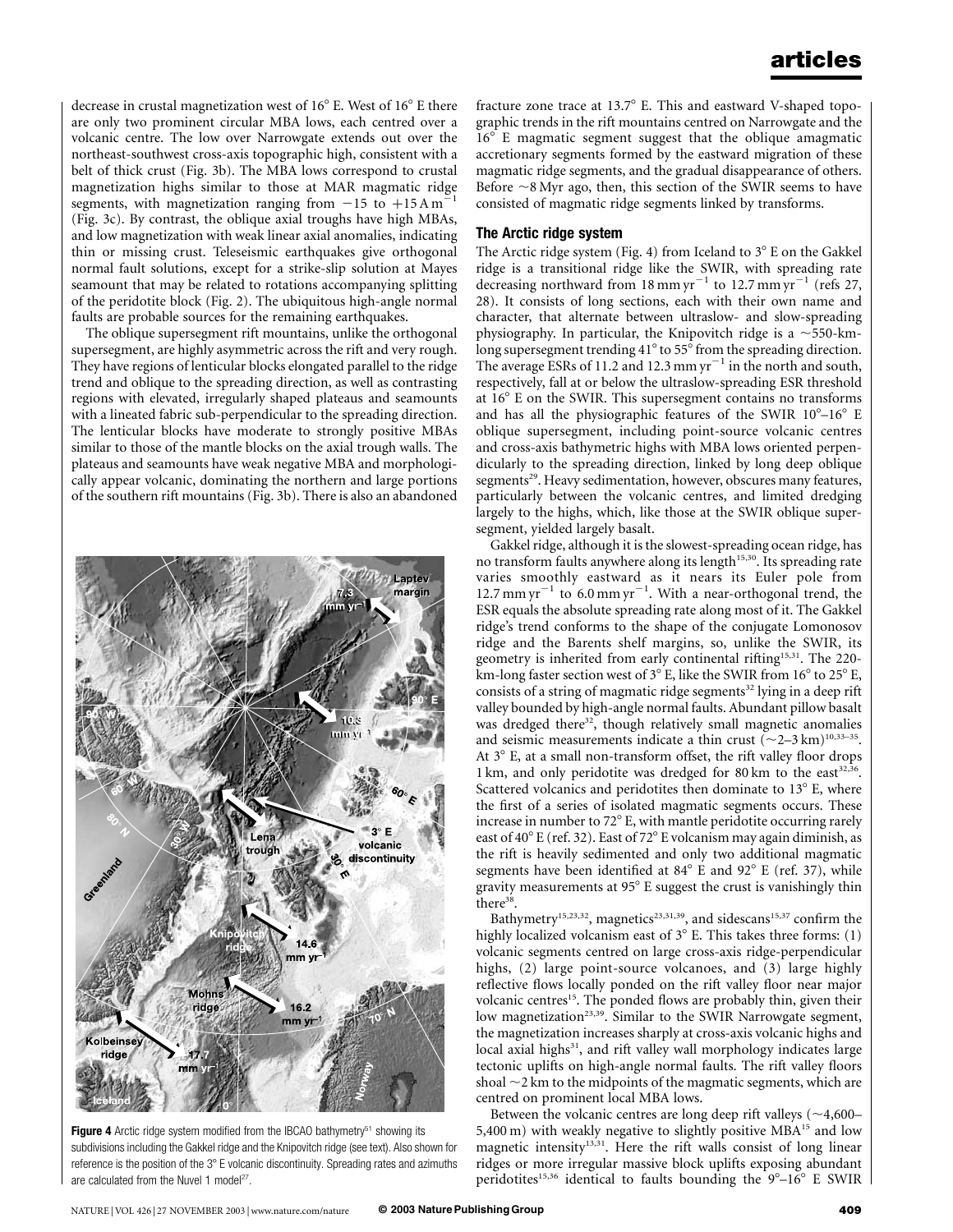amagmatic segments. They are 10–15 km across and 1–2 km high, with single low-angle scarps dipping  $10^{\circ}$  to  $20^{\circ}$  from the crest of the rift mountains to the valley floor<sup>15,32</sup>. Although most of the magmatic and amagmatic segments are orthogonal to the spreading direction, there is a 350-km section between 35 $^{\circ}$  and 77 $^{\circ}$  E where the ridge bends sharply to the north and back again, before resuming an orthogonal trend. Around the bend, magmatic segments remain oriented perpendicularly to the spreading direction, while amagmatic segments follow the ridge trend as at the SWIR oblique supersegment.

#### **Discussion**

The traditional division of ocean ridges is inadequate to characterize their full variability. Examples of ridges spreading less than  $\sim$ 20 mm yr<sup>-1</sup> show a common set of unusual tectonic features sufficient to characterize a new class of spreading ridges. Ultraslowspreading ridges consist of linked magmatic and amagmatic accretionary segments, lack transform faults, and have discontinuous volcanism with large regions of highly attenuated or missing crust. Where the ESR varies continuously at the Gakkel ridge and the



Figure 5 SWIR axial region between the Atlantis II and Gauss fracture zones (modified from ref. 24). a, Bathymetric map of the ridge axis showing greatest depths in blues and purples and shallowest in reds and yellows. Total depth range is from 6,500 to 1,850 m. b, Mantle Bouguer gravity anomaly map with 5-mGal contours. Trace of magmatic segments shown as thin black lines; trace of oblique amagmatic accretionary segments shown as dotted lines. c, Satellite free-air gravity map showing the location of the map areas in **a** and **b** (dashed box) and the traces of the oblique amagmatic accretionary segments across the Indian Ocean floor extending to the trace of the Rodriguez triple junction. These traces (thick dashed white line) separate the SWIR from the central and Southeast Indian ridge crust that formed as the triple junction migrated to the northeast with time. Spreading directions run parallel to the adjacent Atlantis II and Gauss transforms as indicated by the thick dotted lines.

SWIR there are discontinuities at 12.4 and 12.0 mm  $\text{yr}^{-1}$  where magmatism stops abruptly, and the ridges shift from slow-spreading to ultraslow-spreading behaviour. Elsewhere on the SWIR and Arctic ridge system, we find ultraslow-spreading characteristics appearing when the ESR is less than  $\sim$  12 mm yr<sup>-1</sup>. Thus, we pick  $12$  mm yr<sup>-1</sup> absolute spreading rate as the usual boundary for ultraslow-spreading ridges, noting that changes in ridge geometry and mantle temperature and composition can cause ultraslowspreading tectonics up to about 20 mm yr<sup>-1</sup>.

A geochemical discontinuity matches the physiographic and crustal changes as well. Axial basalts on the faster-spreading side are generally typical MORB, and have lower  $Na<sub>8</sub>$  and higher Fe $_8$ , while those on the slower side may be alkaline and/or isotopically enriched with high LREE and other incompatible trace-element abundances<sup>26,32,40</sup>. Na<sub>8</sub> and Fe<sub>8</sub> are the weight% Na<sub>2</sub>O and FeO corrected for fractionation to 8 wt% MgO. High Na $_8$  may reflect large degrees of mantle melting, whereas high Fe<sub>8</sub> may reflect deep mantle melting<sup>41</sup>. This is consistent with dramatically lower extents of mantle melting beneath ultraslow ridges. Simple conductive models for variations in mantle melting with spreading rate do not predict a volcanic discontinuity of  $\sim$ 12 mm yr<sup>-1</sup> (refs 9, 11). This implies a threshold behaviour in mantle dynamics and melt generation, perhaps representing a switch from regions of continuous volcanism dominated by buoyant flow to regions dominated by passive flow.

Volcanism along ultraslow ridges, however, does not correlate with ESR. Long-lived volcanic centres tend to occur at bends at both the Gakkel ridge and the SWIR, suggesting a physical control on where melting occurs. The spatial distribution of mantle chemical heterogeneities also probably affects volcanism. Mayes seamount, for example, lies some 300 km west of the SWIR  $16^{\circ}$  E discontinuity and is possibly the largest non-hotspot-related axial volcano on the global ridge system. This may be explained by melting of a heterogeneous veined mantle. The isotopic composition of basalts and peridotites from the SWIR oblique supersegment are consistent with low degrees of melting of a veined mantle<sup>42</sup>, while basalts erupted east of the  $16^{\circ}$  E discontinuity on the orthogonal supersegment are consistent with higher-degree melts dominated by a depleted host mantle peridotite<sup>43</sup>. Pyroxenite with a mid-oceanridge basalt (MORB)-like composition melts 35 to 50 km deeper than peridotite, and can be 60% molten at the peridotite solidus<sup>44</sup>. Thus when thermal conduction is sufficient to inhibit significant peridotite melting, there would still be vein melts that could aggregate and trigger local mantle diapirism. Excess enriched vein-melts aggregated from a broader region than usual for ridge volcanism could explain the enriched isotopic and trace-element composition of many basalts erupted at ultraslow ridges. Volcanism, then, would largely be a function of regional mantle composition and temperature, rather than spreading rate.

The abrupt shift to normal fault dominated terrain and the reorientation of the axis of faulting to perpendicular to the spreading direction at the magmatic segments at oblique ultraslowspreading ridges is consistent with plate failure in the brittle regime, and suggests a major change in mantle dynamics. Despite their atypical chemistry, ultraslow-spreading volcanic centres are often as large as, or larger than, those at slow-spreading ridges. This heightened melt production suggests that mantle flow beneath these magmatic centres may have a buoyant component, whereas there is largely plate-driven passive flow beneath the amagmatic segments. Buoyant flow dramatically reduces the effects of conductive heat loss and would produce a thinner weaker lithosphere. More melt would also weaken the shallow lithosphere, notably by injection of magma in dykes, forming weak fluid-filled cracks. Gabbroic dykes found in East Pacific Rise mantle at Hess Deep<sup>45</sup> show that such cracks could extend at least 6 or 7 km in depth.

Amagmatic segments are identified here as a previously unrecognized class of accretionary plate boundary structure. On the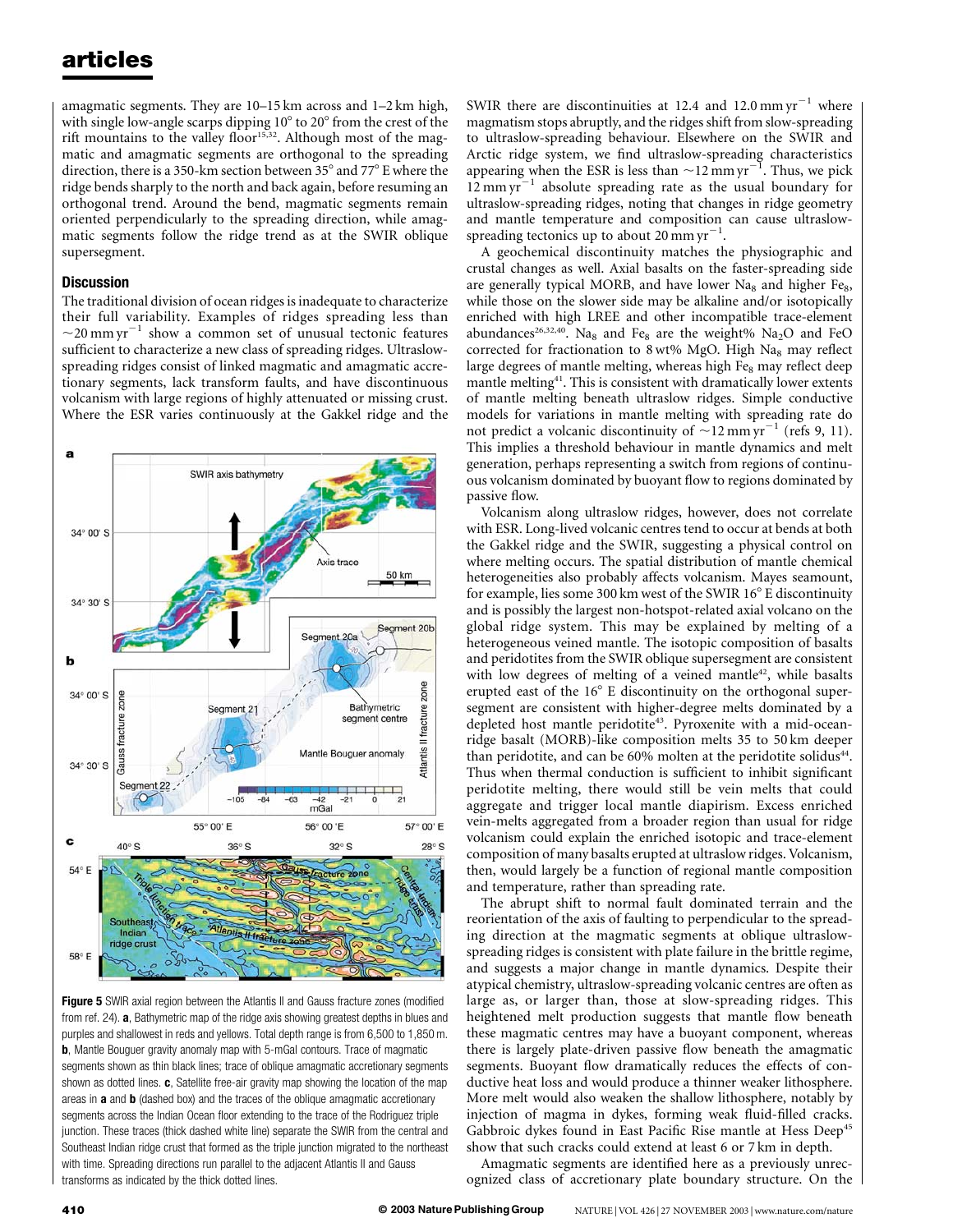Gakkel ridge most amagmatic segments are orthogonal to the spreading direction, showing that their formation is not a function of ridge obliquity. The absence of strike-slip earthquakes on the SWIR from  $9^\circ$  to  $16^\circ$  E confirms that these amagmatic segments are not an oblique form of transform. Although this supersegment formed recently, amagmatic accretionary segments can form longterm stable plate boundaries. Between 54° and 57° E on the SWIR, ref. 24 describes oblique non-transform discontinuities, 50 and 76 km long, connecting three orthogonal segments (Fig. 5). The orthogonal segments are typical magmatic ridge segments with large-amplitude negative MBA lows. The central magnetic anomaly amplitudes, however, decrease from their midpoints towards the oblique segments. These oblique segments are not discontinuities, however, as they extend the ridge for 31 and 44 km respectively, perpendicularly to the spreading direction. They have ESR values of  $10.8$  and  $10.6$  mm yr<sup>-1</sup>, lower relief and weak MBA lows. These, then, are amagmatic accretionary ridge segments. Satellite gravity maps<sup>46</sup> show depressed topography between the elevated magmatic segments extending in the spreading direction across the Indian Ocean to the triple junction trace, indicating that these linked magmatic and amagmatic segments formed a stable plate boundary for  $>50$  Myr (Fig. 5c).

High-angle normal faults and fissures equivalent to the intra-rift faults seen at highly oblique slow-spreading ridges are abundant along the SWIR oblique supersegment. However, these cut the rift boundary faults rather than interacting with them as at slowspreading ridges. At the same time, the rift boundary faults are very unlike those bounding faster-spreading ridges. This demonstrates that, unlike oblique slow-spreading ridges, these two fault sets form and operate independently. The highly unfavourable orientations for brittle failure of the major boundary faults at the oblique amagmatic segments imply that strain is localized by preexisting structures formed outside the brittle deformation field. The primary mode of accretion along the amagmatic segments appears to be emplacement of mantle peridotite directly to the rift valley floor along the axis of rifting and parallel to the ridge trend, with subsequent fault capture and block rotation to form the rift valley walls. Because these structures are parallel to the ridge trend, we suggest that failure is localized by the axis of intrusion of the asthenosphere into the lithosphere along the zone of lithospheric necking at the base of the plate. This plate-driven horst and graben tectonics is similar to recent finite-element models for rifting of thick lithosphere at ridges<sup>47</sup>, and may provide a new analogue to explain features of early continental rifting.

At the magmatic accretionary segments the principal faults and the axes of volcanic eruption are orthogonal to the spreading direction. These features are consistent with brittle extensional plate failure, and hence from the top of the plate. Thus a fundamental difference between magmatic and amagmatic accretionary segments is that the latter effectively represent failure initiated from the base of the plate, whereas the former represent failure largely initiated from the top. Why transforms disappear and a new class of accretionary plate boundary structure replaces them is unknown, although it does seem to be due to a thicker, colder and therefore stronger lithosphere.

Whereas fast-spreading ridges lack deep rift valleys, and their segmentation patterns evolve rapidly, reflecting thin lithosphere, slow-spreading ridge segmentation patterns evolve slowly, and their tectonics reflect the interplay of brittle deformation processes at the top of the plate associated with continuous volcanism and the forces arising from extension of a thicker lithosphere. At ultraslowspreading ridges, however, these latter forces dominate the tectonics, except where a local magmatic segment forms. Thus slowspreading ridge tectonics is intermediate between that at fast- and ultraslow-spreading ridges. There are thus three distinct classes of ocean ridge: fast-, slow- and ultraslow-spreading, with two transitional intermediate classes, because ridge tectonics are not simply a

function of spreading rate, but also of ridge geometry, mantle composition and thermal structure.

Received 23 December 2002; accepted 10 October 2003; doi:10.1038/nature02128.

- 1. Solomon, S. in Drilling the Oceanic Lower Crust and Mantle, JOI/USSAC Workshop Report (ed. Dick, H. J. B.) 73–74 (Woods Hole Oceanographic Institution, Woods Hole, MA, 1989).
- 2. Small, C. in Faulting and Magmatism at Mid-Ocean Ridges (eds Buck, W., Delaney, P. T., Karson, J. A. & Lagabrielle, Y.) 1–26 (American Geophysical Union, Washington DC, 1998).
- 3. Macdonald, K. C. in The Western North Atlantic Region (eds Vogt, P. & Tucholke, B.) 51–68 (Geological Society of America, Boulder, CO, 1986).
- 4. Heezen, B. C. The rift in the ocean floor. Sci. Am. 203, 99-106 (1960).
- 5. Fornari, D. J., Haymon, R. M., Perfit, M. R. & Edwards, M. H. Geological characteristics and evolution of the axial zone on fast spreading mid-ocean ridges: formation of an axial summit trough along the East Pacific Rise, 9°-10°N 1998. J. Geophys. Res. 103, 9827-9855 (1998).
- Small, C. & Sandwell, D. T. An abrupt change in ridge axis gravity with spreading rate. J. Geophys. Res. 94, 17383–17317 (1989).
- 7. Cochran, J. R. Systematic variation of axial morphology along the Southeast Indian Ridge. Eos 260, 88 (1991).
- 8. Phipps Morgan, J. & Chen, Y. Dependence of ridge-axis morphology on magma supply and spreading rate. Nature 364, 706–708 (1993).
- 9. Reid, I. & Jackson, H. R. Oceanic spreading rate and crustal thickness. Mar. Geophys. Res. 5, 165–172 (1981).
- 10. Jackson, H. R., Reid, I. & Falconer, R. K. H. Crustal structure near the Arctic mid-ocean ridge. J. Geophys. Res. 87, 1773–1783 (1982).
- 11. Bown, J. W. & White, R. S. Variation with spreading rate of oceanic crustal thickness and geochemistry. Earth Planet. Sci. Lett. 121, 435–439 (1994).
- 12. White, R. S., Minshull, T. A., Bickle, M. J. & Robinson, C. J. Melt generation at very slow-spreading oceanic ridges: constraints from geochemical and Geophysical data. J. Petrol. 42, 1171–1196 (2001).
- 13. Dick, H. J. B., Georgen, J. E., le Roex, A. P., Lin, J. & Madsen, J. A. The influence of ridge geometry on mantle melting at an ultra-slow spreading ridge. Eos F919 (1998).
- 14. Georgen, J. E., Lin, J. & Dick, H. J. B. Evidence from gravity anomalies for interactions of the Marion and Bouvet hotspots with the Southwest Indian Ridge: effect of transform offsets. Earth Planet. Sci. Lett. 187, 283–300 (2002).
- 15. Cochran, J. R., Kurras, G. J., Edwards, M. H. & Coakley, B. J. The Gakkel Ridge: Bathymetry, gravity anomalies and crustal accretion at extremely slow spreading rates. J. Geophys. Res. 2003, doi:10/1029/ 2002JB001830 (2002).
- 16. Macdonald, K. C., Scheirer, D. S., Carbotte, S. & Fox, P. J. It's only topography: Parts 1 & 2. GSAToday 3, 1–35 (1993).
- 17. Kuo, B.-Y. & Forsyth, D. W. Gravity anomalies of the ridge-transform system in the South Atlantic between 31 and 34.5°S: Upwelling centers and variations in crustal thickness. Mar. Geophys. Res. 10, 205–232 (1988).
- 18. Lin, J. & Phipps Morgan, J. The spreading rate dependence of three-dimensional mid-ocean ridge gravity structure. Geophys. Res. Lett. 19, 13–16 (1992).
- 19. Tolstoy, M., Harding, A. J. & Orcutt, J. A. Crustal thickness on the Mid-Atlantic Ridge: Bull's-eye gravity anomalies and focused accretion. Science 262, 726–729 (1993).
- 20. Magde, L. S. & Sparks, D. W. Three-dimensional mantle upwelling, melt generation, and melt migration beneath segment slow spreading ridges. J. Geophys. Res. 102, 20571–20583 (1997).
- 21. Dauteuil, O. & Brun, J. P. Oblique rifting in a slow spreading ridge. Nature 361, 145-148 (1993).
- 22. Clay, K. R. & White, M. J. Analogue modelling of orthogonal and oblique rifting. Mar. Petrol. Geol. 12, 137–151 (1995).
- 23. Jokat, W. et al. Geophysical evidence for reduced melt production on the Arctic ultraslow Gakkel midocean ridge. Nature 423, 962–965 (2003).
- 24. Sauter, D. et al. The Southwest Indian Ridge between 49°15' E and 57°E: focused accretion and magma redistribution. Earth Planet. Sci. Lett. 192, 303–317 (2001).
- 25. Grindlay, N. R., Madsen, J. A., Rommevaux-Jestin, C. & Sclater, J. A different pattern of ridge segmentation and mantle Bouguer gravity anomalies along the ultra-slow spreading Southwest Indian Ridge (15°30' E to 25°E). Earth Planet. Sci. Lett. 161, 243-253 (1998).
- 26. le Roex, A. P., Dick, H. J. B. & Watkins, R. T. Petrogenesis of anomalous K-enriched MORB from the Southwest Indian Ridge: 11°53' E to 14°38' E. Contrib. Mineral. Petrol. 110, 253-268 (1992).
- 27. DeMets, C., Gordon, R. G., Argus, D. F. & Stein, S. Current plate motions. Geophys. J. Int. 101, 425–478 (1990).
- 28. DeMets, C., Gordon, R. G., Argus, D. F. & Stein, S. Effect of recent revisions to the geomagnetic reversal time scale on estimates of current plate motions. Geophys. Res. Lett. 21, 2191–2194 (1994).
- 29. Okino, K. et al. Preliminary analysis of the Knipovich Ridge segmentation: influence of focused magmatism and ridge obliquity on an ultraslow spreading system. Earth Planet. Sci. Lett. 202, 279–288 (2002).
- 30. Cochran, J. R. & Coakley, B. J. Morphology and segmentation of the Gakkel Ridge, Arctic Ocean, from SCICEX data. Eos 79, F854 (1998).
- 31. Brozena, J. M. et al. New aerogeophysical study of the Eurasia Basin and Lomonosov Ridge: Implications for basin development. Geology 31, 825–828 (2003).
- 32. Michael, P. J. et al. Magmatic and amagmatic seafloor generation at the ultraslow-spreading Gakkel Ridge, Arctic Ocean. Nature 423, 956–961 (2003).
- 33. Jackson, H. R. & Reid, I. Oceanic magnetic anomaly amplitudes: variation with sea-floor spreading rate and possible implications. Earth Planet. Sci. Lett. 63, 368–378 (1983).
- 34. Feden, R. H., Vogt, P. R. & Fleming, H. S. Magnetic and bathymetric evidence for the "Yermak Hot Spot" northwest of Svalbard in the Arctic Basin. Earth Planet. Sci. Lett. 44, 18–38 (1979).
- 35. Duckworth, G. L., Baggeroer, A. B. & Jackson, H. R. Crustal structure measurements near FRAMII in the Pole Abyssal Plain. Tectonophysics 89, 172–215 (1982).
- 36. Michael, P. J.et al. The Arctic Mid-Ocean Ridge Expedition—AMORE 2001—Seafloor spreading at the top of the world. Eos 82, F1097 (2001).
- 37. Edwards, M. H. et al. Evidence of recent volcanic activity on the ultraslow-spreading Gakkel ridge. Nature 409, 808–812 (2001).
- 38. Coakley, B. J. & Cochran, J. R. Gravity evidence of very thin crust at the Gakkel Ridge (Arctic Ocean). Earth Planet. Sci. Lett. 162, 81–95 (1998).